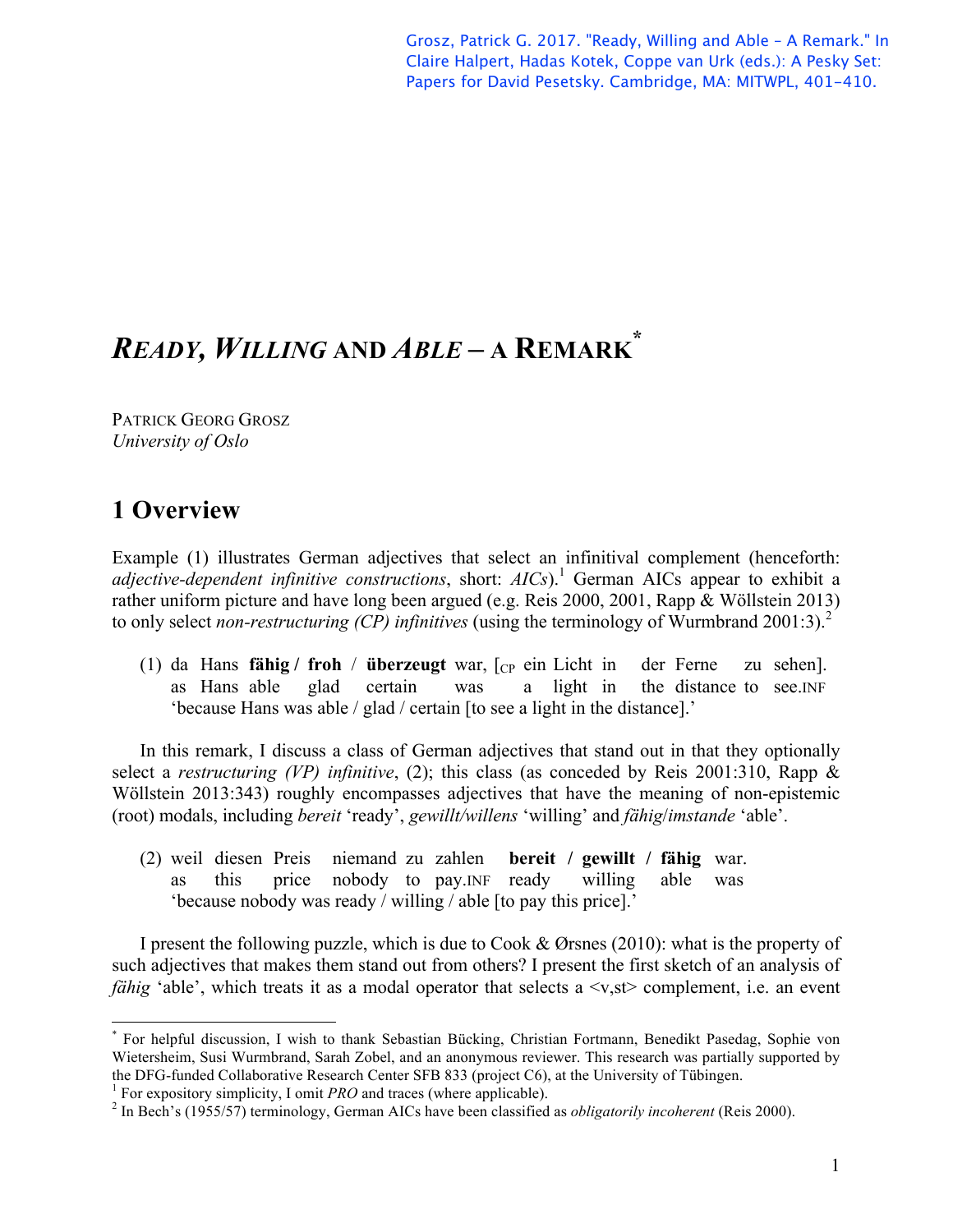description of the syntactic category VP. I conjecture that German AICs can only involve propositional infinitives or event-description infinitives, which correlate with the CP vs. VP distinction. Factive adjectives like *froh* 'glad' and epistemic modal adjectives like *überzeugt* 'certain' (see (1)) presumably take a propositional complement and can therefore only select a (non-restructuring) CP infinitive (see also Wurmbrand 2001, 2014).

### **2 German adjectives that select an infinitival complement**

German AICs pose an interesting puzzle that has largely been ignored in the literature. Consider first some background on *(non-)restructuring* (e.g. Wurmbrand 2001). Predicates such as the verb *versuchen* 'try' can select an infinitival CP complement (= the *non-restructuring* case) or an infinitival VP complement (= the *restructuring* case). <sup>3</sup> Certain diagnostics have been established (which largely originated with Bech 1955/57) to tease apart these two. First of all, if an infinitival complement is extraposed to a position that follows the base position of the verbs (German being underlyingly SOV), it is generally assumed that we are dealing with a CP complement, (3a). When an infinitival complement occurs sentence-medially, (3b), it is typically ambiguous between the restructuring VP variant and the non-restructuring CP variant. Scrambling of an object pronoun from within the infinitival clause to a position above the matrix subject is taken to be an indication of the VP variant, (3c), since it presumes clause union. Furthermore, if an adverbial *(nicht* 'not' in (3d)) is sandwiched between material from the infinitival clause and allows for a reading in which it scopes above the matrix predicate, (3d-ii), this also serves as a diagnostic for clause union and thus VP status of the infinitival complement.

|  |                                        |  |  | $(3)$ a. dass diese Frau versucht hat, $[CP In]$ range verraten.              |  |
|--|----------------------------------------|--|--|-------------------------------------------------------------------------------|--|
|  |                                        |  |  | that this woman tried has him to betray. INF                                  |  |
|  | 'that this woman tried to betray him.' |  |  |                                                                               |  |
|  |                                        |  |  | b. dass diese Frau $[\text{vp/CP}$ ihn zu verraten versucht hat. <sup>4</sup> |  |
|  |                                        |  |  | that this woman him to betray. INF tried has                                  |  |
|  |                                        |  |  | c. dass ihn diese Frau $\lceil v_P \rceil t_1$ zu verraten versucht hat.      |  |
|  |                                        |  |  | that him this woman to be tray INF tried has                                  |  |
|  |                                        |  |  | d. dass diese Frau ihn nicht zu verraten versucht hat.                        |  |
|  |                                        |  |  | that this woman him not to betray. INF tried has                              |  |
|  |                                        |  |  | i. $TRY \gg NOT$ : 'that this woman tried [not to betray him].'               |  |
|  |                                        |  |  | ii. NOT $\gg$ TRY: 'that this woman did not try [to betray him].'             |  |

As mentioned in the introduction, it has often been assumed that German adjectives can only select non-restructuring complements (i.e. CP complements), as in Reis (2001:310) and Rapp &

<sup>&</sup>lt;sup>3</sup> See Cook & Ørsnes (2010), Rapp & Wöllstein (2013) for recent takes on the standard view on German, deriving from Bech (1955/57). Concering the *CP* vs. *VP* distinction, compare also Wurmbrand (2001, 2014) for a more nuanced view in which restructuring infinitives can be *vPs* or *TPs/wollPs*.<br><sup>4</sup> Note that even verbs that only select non-restructuring (CP) infinitives such as *bedauern* 'regret' (cf. Wurmbrand

<sup>2001:328)</sup> allow for sentence-medial infinitives, as shown by (i).

i. weil Peter [<sub>CP</sub> nicht da gewesen zu sein] **bedauerte** because Peter not there present to be.INF regretted 'because Peter regretted [not to have been present].' (Reis & Sternefeld 2004:493, stylistically adapted)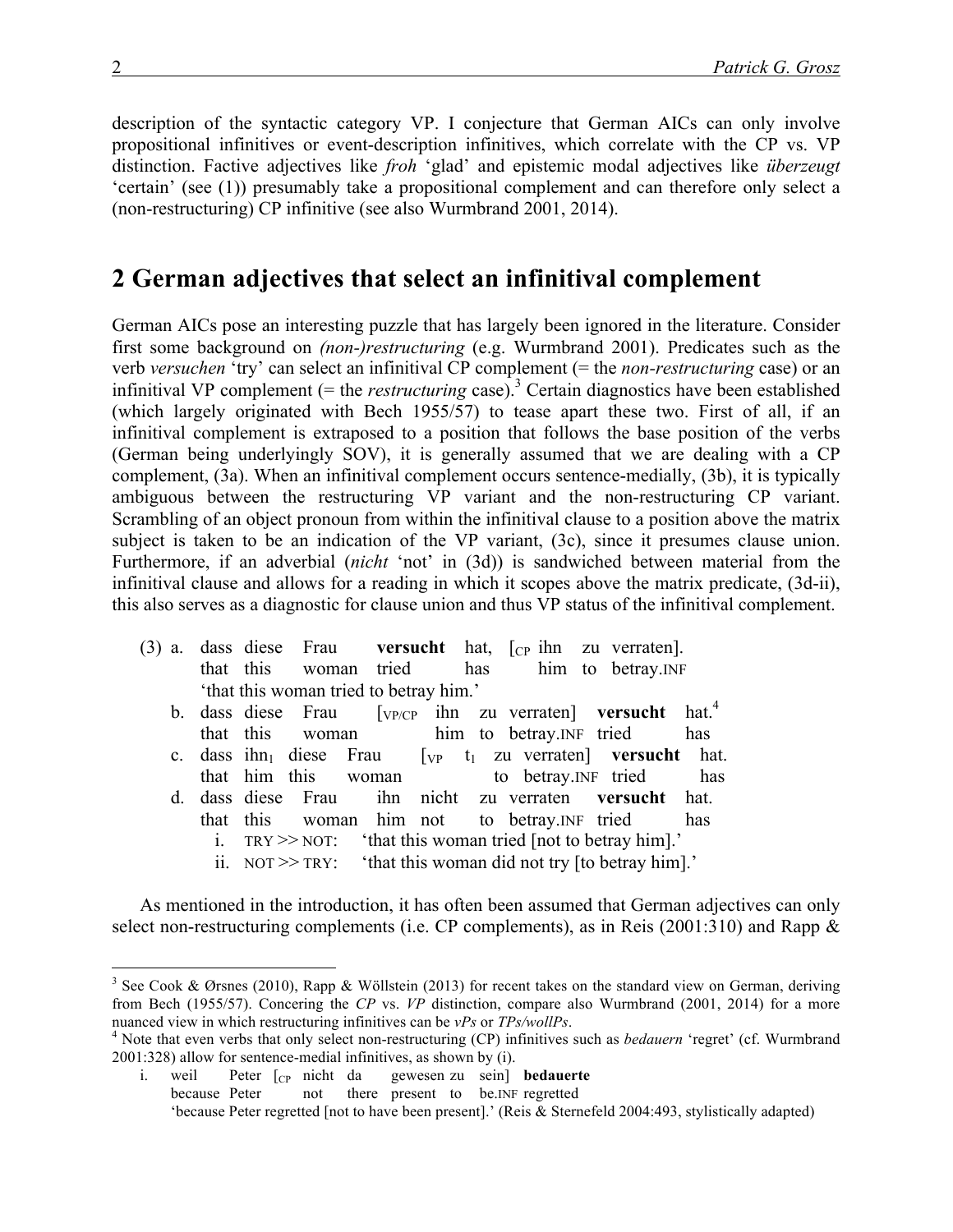Wöllstein (2013:343). However, both texts concede that there may be a single class of German adjectives that also select restructuring infinitives, namely those adjectives that have the meaning of non-epistemic (root) modals. This is worked out in more detail by Cook & Ørsnes (2010), with predecessors in Askedal (1988, 1999) and de Kuthy & Meurers (2001), amongst others. To get a baseline, consider (4); all German adjectives with infinitival complements can apparently select a CP, as witnessed by the extraposition of the infinitival complement in (4).

(4) weil er **fähig** / **froh** war, [CP trotz des Nebels etwas zu sehen]. because he able glad was in.spite of.the fog something to see.INF 'that he was able/glad [to see something in spite of the fog].'

To the extent that the infinitival complement can occur sentence-medially with both types of adjectives (Cook & Ørsnes 2010 observe that this is highly marked with factive adjectives), we notice that only *fähig* 'able' allows for scrambling of a pronoun to the left of the matrix subject, (5a), whereas this is impossible with *froh* 'glad', (5b). We can conclude that (5a) involves a restructuring infinitive, whereas *froh* 'glad', in (5b), requires a non-restructuring infinitive.

|                                                   |  |  |  | (5) a. dass sie <sub>l</sub> der Wanderer $\begin{bmatrix} A_P & I_1 \end{bmatrix}$ zu sehen <b>fähig</b> war. |  |  |  |                      |  |  | modal adjective          |
|---------------------------------------------------|--|--|--|----------------------------------------------------------------------------------------------------------------|--|--|--|----------------------|--|--|--------------------------|
|                                                   |  |  |  | that her the hiker                                                                                             |  |  |  | to see. INF able was |  |  |                          |
|                                                   |  |  |  | b. *dass sie <sub>1</sub> der Wanderer $\begin{bmatrix} A_P & I_1 \\ Z_1 & Z_2 \end{bmatrix}$ sehen from war.  |  |  |  |                      |  |  | <i>factive adjective</i> |
|                                                   |  |  |  | that her the hiker                                                                                             |  |  |  | to see. INF glad was |  |  |                          |
| 'that the hiker was able/glad [to see her].'      |  |  |  |                                                                                                                |  |  |  |                      |  |  |                          |
| (example modeled after Rapp & Wöllstein 2013:344) |  |  |  |                                                                                                                |  |  |  |                      |  |  |                          |

Moreover, negation can scope over the embedding adjective in the case of *fähig* 'able', as shown in (6a-ii), but this is more or less impossible in the case of *froh* 'glad', as shown in (6b-ii). (Note that (6b) is fairly unnatural to begin with, due to the strong preference for extraposition.)

(6) a. weil er über dieses Thema nicht zu sprechen **fähig** war. *modal adjective* because he about this topic not to speak.INF able was i. ABLE >> NOT: 'because he was **able** [not to speak about this topic].' ii. NOT  $\gg$  ABLE: 'because he was <u>not</u> **able** [to speak about this topic].'<br>b.<sup>27</sup> weil er über dieses Thema nicht zu sprechen **froh** war. *factive adj* b.?? weil er über dieses Thema nicht zu sprechen **froh** war. *factive adjective* because he about this topic not to speak.INF glad was i. GLAD >> NOT: 'because he was **glad** [not to be speaking about this topic].' ii.<sup>?\*</sup>NOT >> GLAD: # 'because he was not **glad** [to be speaking about this topic].'

While constructed AIC examples may seem rather marked, Cook & Ørsnes (2010) focus on naturally occurring corpus examples, which occur in a suitable, more natural context. A representative corpus example of my own is given in (7), where *nicht* 'not' follows both internal arguments of *vermitteln* 'convey' (namely *ihren Wählern* 'to their voters' and *als Positivum* 'as a positive thing'), yet scopes over *fähig* 'able', cf. (7-ii).

(7) Nein, der Minister übt sich im derzeit angesagten Einprügeln auf ein no the minister practices self in.the currently popular beating.up of a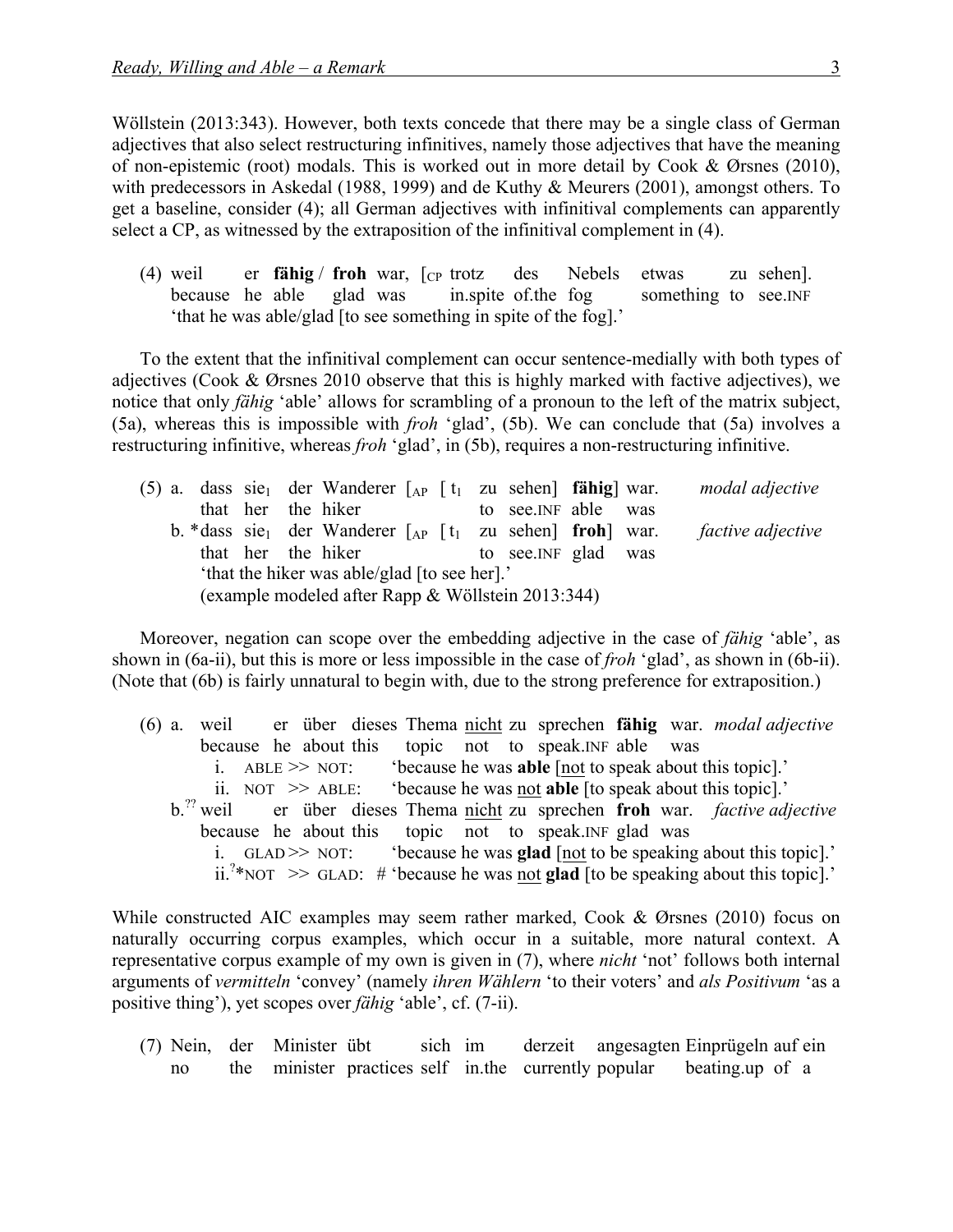"Europa", das die vielredenden Politiker ihren Wählern als Positivum "Europe" which the much.talking politicians to.their voters as.a positive.thing nicht zu vermitteln **fähig** waren.

not to convey.INF able were

'No, the minister exercises himself in bashing a "Europe" that the loquacious politicians were not **able** to convey to their voters as a positive thing.'

i.  $ABLE \geq > NOT$ :

 ?# 'they were **able** [not to convey Europe to their voters as something positive].'  $ii. NOT \geq ABLE$ :

'they were not **able** [to convey Europe to their voters as something positive].' (*DeReKo:* Nürnberger Nachrichten, 04.07.1992)

Moreover, while most investigations of AICs focus on their predicative use, Cook & Ørsnes (2010:136) also discuss the corpus example in (8), where *fähige* 'able' is used attributively (as witnessed by the agreement morpheme *-e*) and still permits restructuring.

(8) Maresa Hörbiger als  $\begin{bmatrix} NP \end{bmatrix}$  als  $\begin{bmatrix} NP \end{bmatrix}$  alse Konventionen ihres Standes] nicht zu sprengen Maresa Hörbiger as the conventions of her class not to break.INF **fähig-e**] Gabriele] able-F.SG Gabriele 'Maresa Hörbiger as [Gabriele, who is not **able** [to break the conventions of her class],]' (*DeReKo:* Tiroler Tageszeitung, 26.05.1999; see also Cook & Ørsnes 2010:136)

Based on their corpus study and a pilot experiment, Cook & Ørsnes (2010:131) posit three classes of adjectives; *fähig* 'able' is part of a class where restructuring is optional, while *froh*  'glad' is part of a class where restructuring is impossible. The third class encompasses adjectives (including *eifrig/erpicht* 'eager', *interessiert* 'interested' and *zuversichtlich* 'confident') where restructuring is taken to be borderline acceptable; since I have not found convincing examples for this third class (and Cook & Ørsnes do not provide any), I will not address it further. Cook & Ørsnes (2010:131) proceed to systematically ask the question of why one class of adjectives stands out in permitting restructuring. I propose to restate their puzzle as follows: if German adjectives can, in general, only select non-restructuring (CP) infinitives, what is the decisive factor that allows non-epistemic modal adjectives to select a restructuring infinitive (e.g. a VP)?

#### **3 A (Semantic) Piece of the Puzzle**

Let us recapitulate the core puzzle: all German adjectives that select an infinitival complement can select an infinitival CP complement. By contrast, only a small set of adjectives can select for a smaller infinitival complement; moreover, all of these (VP-selecting) adjectives appear to have the semantics of non-epistemic modals, which can be illustrated by means of equivalences such as (9). As illustrated, *fähig/imstande sein* 'be able/capable to' roughly correspond to *können*  'can' (though we will see that the adjectives have a more specific meaning, e.g. in that *fähig* requires a sentient subject, and only conveys ability, as opposed to permission). Similarly,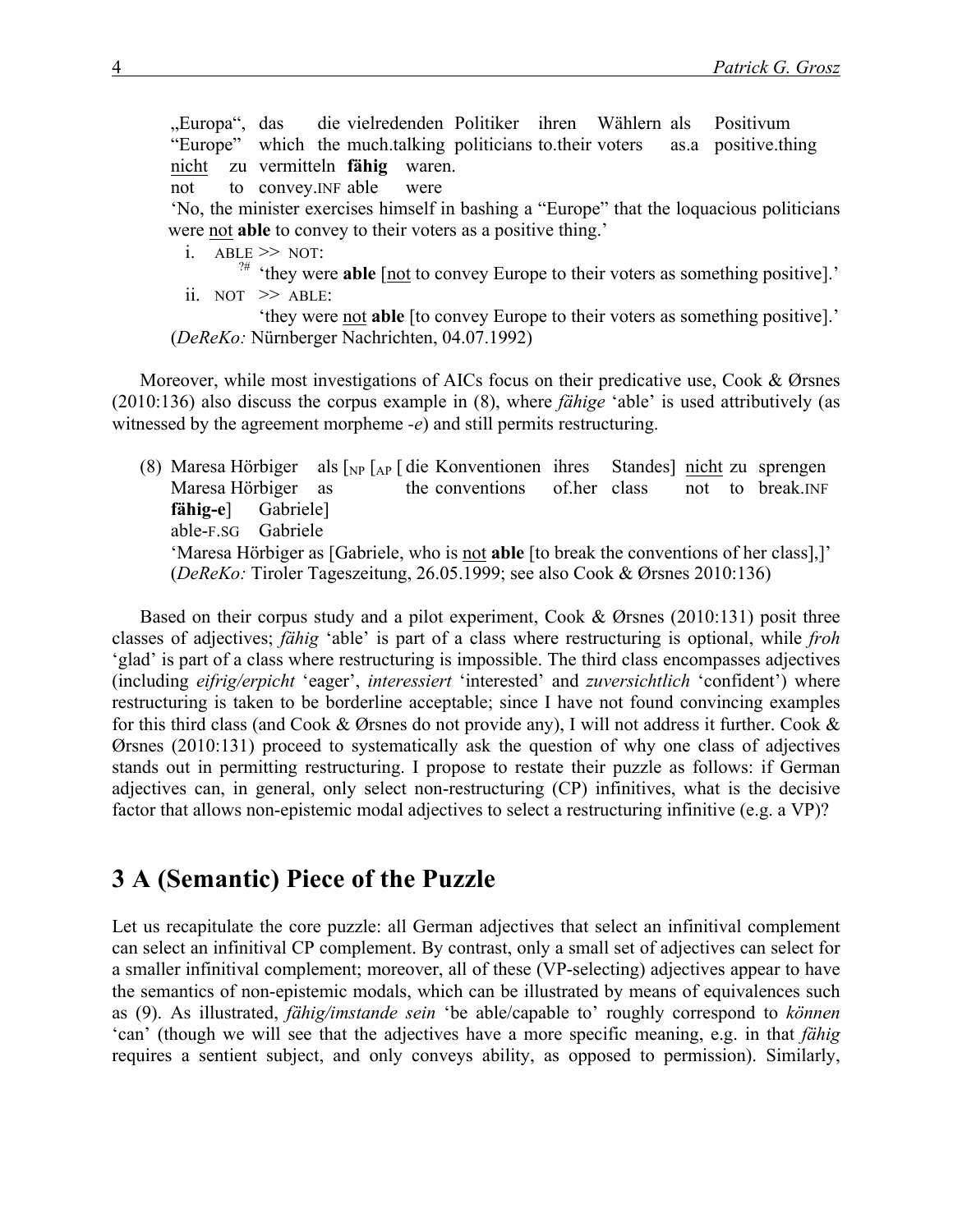*bereit/gewillt sein* 'be ready/willing to' may be related in their meaning to the modal *wollen*  'want' (and possibly qualify as more specific variants thereof).<sup>5,6</sup>

- (9) weil er über dieses Thema nicht zu sprechen **fähig/imstande** war. because he about this topic not to speak.INF able/capable was 'because he was not able to speak about this topic.'
	- ≈ weil er über dieses Thema nicht sprechen **konnte**. because he about this topic not speak could 'because he could not speak about this topic'

Focusing on (9a), I now sketch a modal analysis of *fähig sein* 'be able' and then revisit the question of how exactly such modal adjectives differ from other adjectives, which cannot select restructuring infinitives. Note that for the variants in which adjectives like *fähig* select a nonrestructuring CP infinitive, I assume a systematic ambiguity (i.e. a VP-selecting *fähig<sub>1</sub>* and a CPselecting *fähig*2), which seems to be independently warranted (see also Keine & Poole 2015 for English *tough*).<sup>7</sup> I will not provide an analysis of the CP-selecting variant, which I take to be the garden-variety default case, cf. (4); a curious reader may consult analyses such as Pearson's (2013:400) lexical entry for the English factive adjective *glad*.

Cook & Ørsnes (2010:135), working in HPSG, assume that restructuring involves the formation of a complex predicate, as in (10) (for (9a)). What I propose is similar (though I treat the infinitives as VPs rather than  $V^0$ ) in that I do not assume a null *PRO* or a subject trace inside the infinitival. Rather, I explore the possibility that the infinitivals in AICs with restructuring are event descriptions of type  $\langle v, st \rangle$  for which *fähig* 'able' introduces the external argument.



Independent evidence for the lack of a null *PRO* in the restructuring case stems from the contrast in (11).8 The non-restructuring infinitive in (11a) can contain the agent-oriented adverb *freiwillig* 'voluntarily', which may be assumed to compositionally require the structural presence of an

 <sup>5</sup> There is a question of whether *bereit sein* 'be ready to' really shares a meaning component with *wollen* 'want', but *gewillt sein* 'be willing to' transparently does, and the two adjectives (*bereit* and *gewillt*) are sometimes listed as quasi-synonyms (cf. http://www.duden.de/rechtschreibung/gewillt – last accessed on 9 May 2016). <sup>6</sup> Susi Wurmbrand (p.c.) suggests that constructions where adjectives such as *einfach* 'easy' (in (i)) or *schwer* 

<sup>&#</sup>x27;difficult' (in (ii)) occur with an infinitive may also classify as modal in the relevant sense. I will not address such configurations, as their analysis in German is controversial. While *einfach/schwer* may be analyzed as adjectives that select an infinitival complement, an alternative analysis holds that *einfach/schwer* are used adverbially (*einfach* roughly meaning 'with ease', in (i), and *schwer* 'with difficulty', in (ii)), modifying a so-called *modal passive* (the '*auxiliary-infinitive* construction' of Wurmbrand 2001:29-30). For discussion of such constructions, see Wurmbrand (1993, 2001:27-29), Demske-Neumann (1994), Reis & Sternefeld (2004:506-507), and Haider (2010:300-301).

i. Das Motorrad ist **einfach** zu fahren. ii. Dieser Pilz ist **schwer** zu finden. the motorbike is easy to ride this mushroom is difficult to find<br><sup>7</sup> I remain agnostic as to whether *fähig<sub>1</sub>* and *fähig<sub>2</sub>* have two distinct lexical entries or arise compositionally from a single, underspecified lexical entry.

<sup>&</sup>lt;sup>8</sup> I am grateful to Sebastian Bücking for suggesting this diagnostic and a similar set of examples.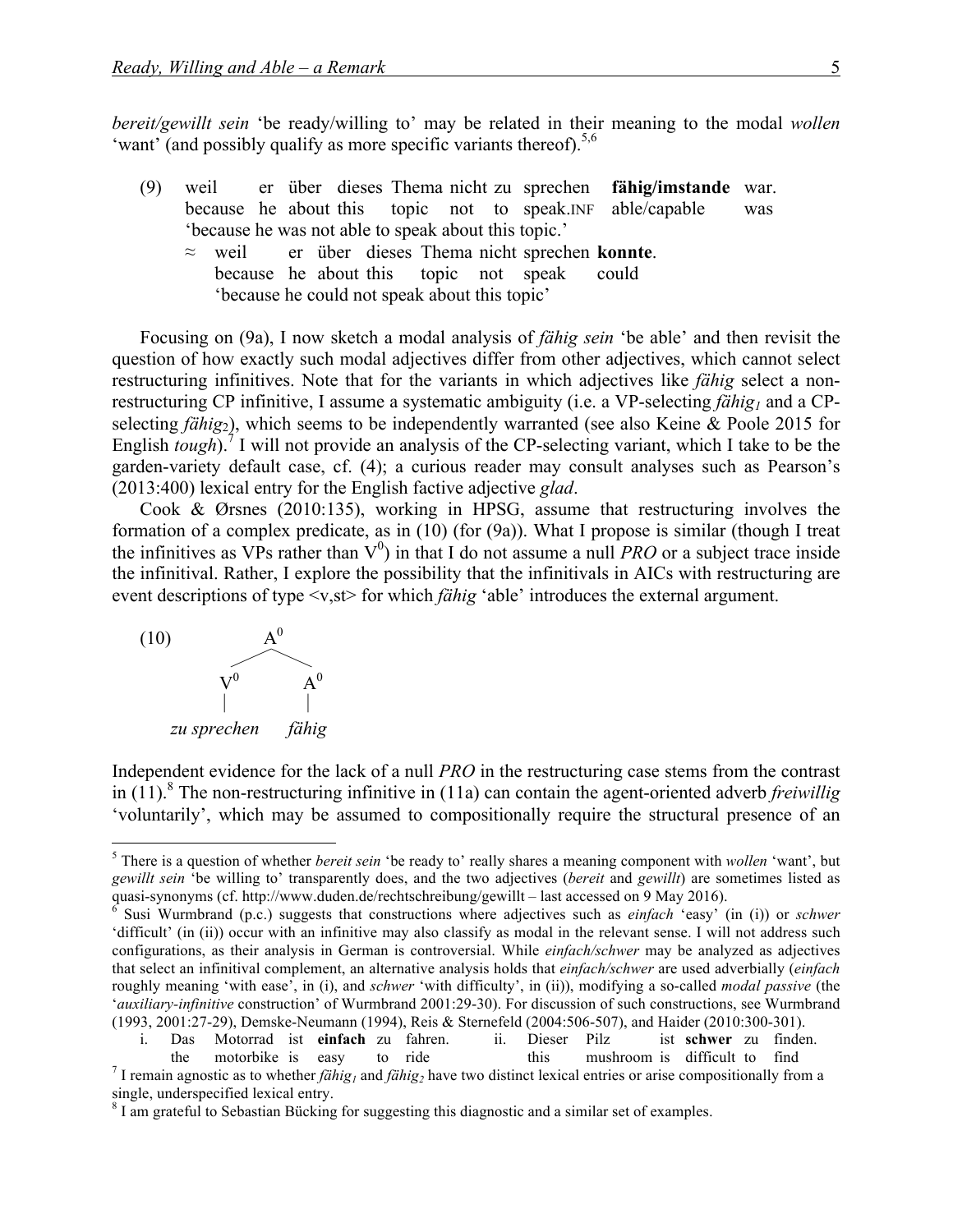Agent argument (cf. Buscher 2013). By contrast, *freiwillig* is impossible in the restructuring variant in (11b). We can interpret this as follows: the *PRO* within the infinitival CP licenses the adverb *freiwillig* 'voluntarily' in (11a), whereas the lack of a *PRO* in (11b) (and the deviance of, say, 'voluntarily having an ability') entails the unacceptability of such an adverb.

|  |  |  | (11) a. weil er nicht <b>fähig</b> war, freiwillig zu fasten.            |  |  |
|--|--|--|--------------------------------------------------------------------------|--|--|
|  |  |  | because he not able was voluntarily to fast. INF                         |  |  |
|  |  |  | 'because he was not able [to fast voluntarily].'                         |  |  |
|  |  |  | b. weil er (*freiwillig) nicht (*freiwillig) zu fasten <b>fähig</b> war. |  |  |
|  |  |  | because he voluntarily not voluntarily to fast. INF able was             |  |  |

Recent literature on event semantics (starting with Kratzer 1996) assumes that external arguments are not introduced within the VP, but in an external VoiceP. This is illustrated in (12b) for the sentence in (12a) (based on the rendering in Alexiadou et al. 2015:9 with some simplifications for present purposes); the idea is that the VP only contains the event description that encompasses the verb and its internal arguments (possibly with adverbial modifiers), but not the subject. The latter is introduced in a higher Voice projection (e.g. as an Agent of the event).

(12) a. dass Beatrix Bill tötet. that Beatrix Bill kills 'that Beatrix kills Bill.'



In this vein, I suggest that modal adjectives may combine with a bare VP (not containing a VoiceP); I adapt Hacquard's (2010) analysis of non-epistemic modals and I propose that the modal adjective itself introduces an Agent (or rather a Proto-Agent; see (16b)) while generically binding the event argument. This gives rise to the derivation in (14) for the adjective phrase in (13a-b), which is used predicatively in (13a) and attributively in (13b). (Recall the somewhat more natural corpus examples  $(7)-(8)$ .)<sup>9</sup>

 $9$  There appear to be idiosyncratic restrictions with respect to the naturalness of examples such as (13). Out of a total of 26 sentences in the annotated *TAGGED-C* archive of the *DeReKo* corpus that follow the template *zu V-en fähig*  'able to V', there are 8 sentences (i.e. almost one third) with *zu leisten fähig* 'able to achieve (something)', as in (i).

i. Was diese Turnerinnen zu leisten **fähig** sind, ist beachtlich.

what these gymnasts to achieve. INF able are is remarkable

<sup>&#</sup>x27;It is remarkable what these gymnasts are able to achieve.' (*DeReKo*: St. Galler Tagblatt, 18.10.2007) Such frequency effects may affect the naturalness (i.e. idiomaticity) of individual constructed examples.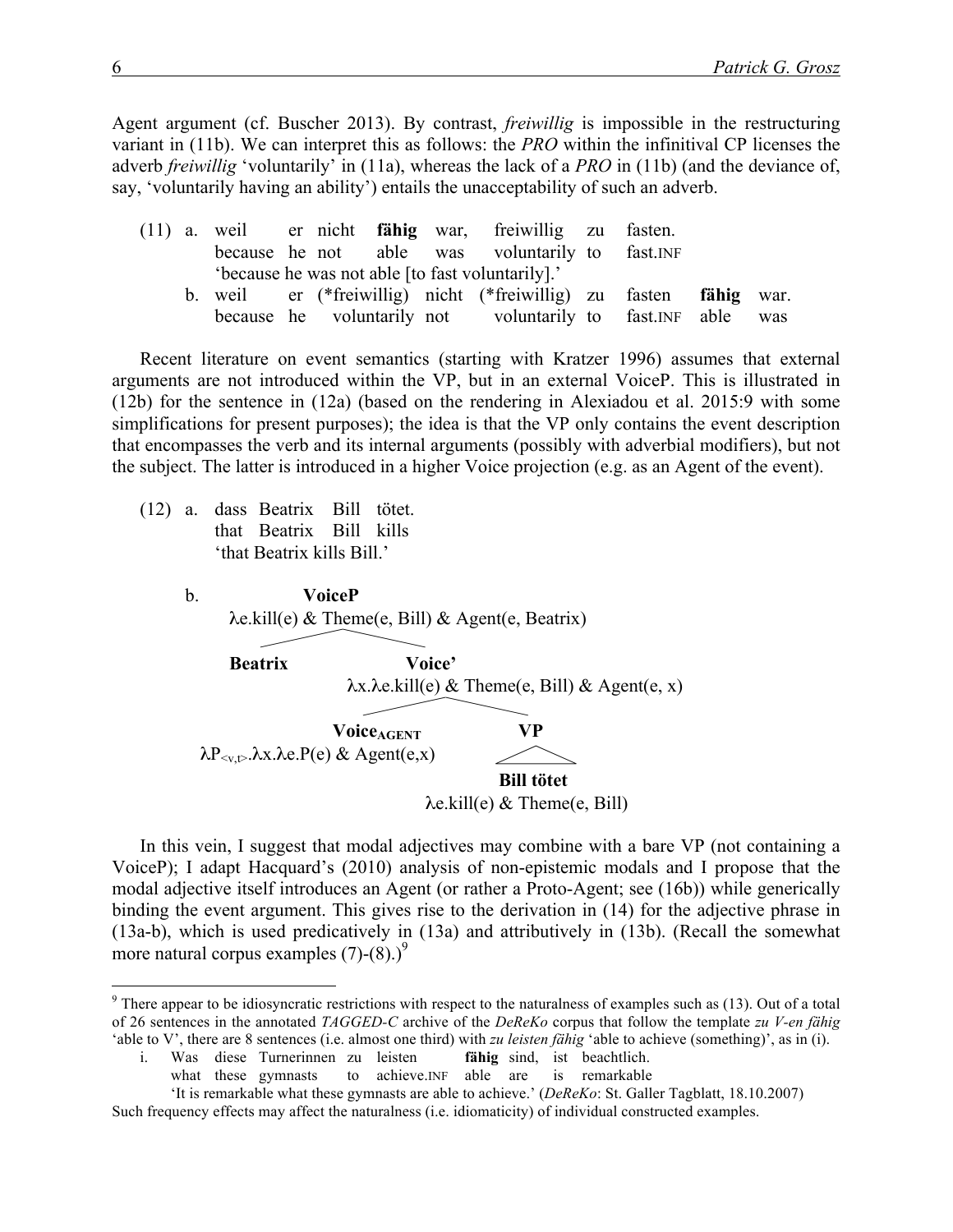|  |     |                                         |  |  | (13) a. dass Beatrix $\lceil_{AP} \rceil_{VP}$ Bill zu töten fähig ist.                               |  |
|--|-----|-----------------------------------------|--|--|-------------------------------------------------------------------------------------------------------|--|
|  |     |                                         |  |  | that Beatrix Bill to kill. INF able is                                                                |  |
|  |     | 'that Beatrix is able to kill Bill.'    |  |  |                                                                                                       |  |
|  |     |                                         |  |  | b. die $\begin{bmatrix} A\ P & I \end{bmatrix}$ [vp <b>Bill zu töten</b> ] <b>fähig-e</b> ] Kämpferin |  |
|  | the |                                         |  |  | Bill to kill. INF able-F.SG fighter                                                                   |  |
|  |     | 'this fighter who is able to kill Bill' |  |  |                                                                                                       |  |

The sample derivation in (14a) and paraphrase in (14b) are based on Hacquard (2006; 2010). For concreteness' sake, they are closely modeled after Hacquard's (2006:104) analysis of the sentence *Elisabeth can talk to monkeys*, slightly adjusted in line with Hacquard (2006:146,(226)). I pursue the following core idea: certain modal operators (including *fähig* 'able') take event descriptions (of type <v,st>) as their first argument. Events are relativized to possible worlds  $(kill(e,w) \approx$  "e is a killing in w"), and the same event can occur in multiple worlds, based on Hacquard (2006:56-63) (and, specifically, her principle of *Event Identification Across Worlds*). As shown in (14), APs headed by *fähig* denote properties of individuals (on par with all APs that can be used predicatively; Heim & Kratzer 1998:62-66); *fähig* introduces generic quantification over events (Hacquard 2006:89-91,103-105). Non-epistemic root modals take a circumstantial modal base (Hacquard 2010:109-111); *fähig* thus conveys that there is a circumstantially accessible world, in which the individual that has the AP-property is the agent of the VP-event.

| (14)<br>a. | AР                                                                                                  |                                                                                                 |  |  |  |  |  |  |  |
|------------|-----------------------------------------------------------------------------------------------------|-------------------------------------------------------------------------------------------------|--|--|--|--|--|--|--|
|            | $\lambda x. \lambda w. \forall e$ [[e is normal from the perspective of w & e's preconditions hold] |                                                                                                 |  |  |  |  |  |  |  |
|            |                                                                                                     | $\rightarrow \exists w' [w' \in \text{CIRC}(e) \& \text{kill-Bill}(e,w') \& \text{Agent}(e,x)]$ |  |  |  |  |  |  |  |
|            |                                                                                                     |                                                                                                 |  |  |  |  |  |  |  |
|            | VР                                                                                                  | A                                                                                               |  |  |  |  |  |  |  |
|            |                                                                                                     | fähig                                                                                           |  |  |  |  |  |  |  |
|            | Bill zu töten                                                                                       | $\lambda P_{\leq v, st}$ , $\lambda x. \lambda w. \forall e$ [[e is normal from the perspective |  |  |  |  |  |  |  |
|            | $\lambda$ e. $\lambda$ w.kill-Bill $(e, w)$                                                         | of w & e's preconditions hold $\rightarrow \exists w' [w' \in \text{CIRC}(e)$                   |  |  |  |  |  |  |  |
|            |                                                                                                     | & $P(e, w')$ & Agent $(e, x)$ ]                                                                 |  |  |  |  |  |  |  |

b. "a property of individuals *x* such that [for all normal/ideal events *e* from the perspective of *w*, where preconditions for killing Bill are met, [there is a world *w'* compatible with the circumstances of *e*, such that *e* is an event of *x* killing Bill]]."

Using a standard analysis of predicative and attributive APs (e.g. Heim & Kratzer 1998:61- 73), we arrive at the denotations in (15), i.e. (15a) is the proposed analysis of the predicative use in (13a), whereas (15b) is the proposed analysis of the attributive use in (13b) (prior to combining the NP with the definite determiner; see Heim & Kratzer 1998:82-83).

- (15) a.  $\parallel$  dass Beatrix  $\parallel$  are  $\parallel$  and  $\parallel$  and  $\parallel$  and  $\parallel$  and  $\parallel$  and  $\parallel$  and  $\parallel$  and  $\parallel$  and  $\parallel$  and  $\parallel$  and  $\parallel$  and  $\parallel$  and  $\parallel$  and  $\parallel$  and  $\parallel$  and  $\parallel$  and  $\parallel$  and  $\parallel$  and  $\parallel$  and  $\parallel$  and  $\parallel$  a  $= \lambda w. \forall e [e]$  is normal from the perspective of w & e's preconditions hold]  $\rightarrow \exists w'[w' \in \text{CIRC}(e) \& \text{kill-Bill}(e,w') \& \text{Agent}(e,\text{Beatrix})]$ 
	- b.  $\left[\begin{bmatrix} A \end{bmatrix} \begin{bmatrix} v_P \end{bmatrix} \right]$  [ $\left[\begin{bmatrix} a \\ b \end{bmatrix} \right]$  [ $\left[\begin{bmatrix} a \\ b \end{bmatrix} \right]$  [ $\left[\begin{bmatrix} a \\ b \end{bmatrix} \right]$ ] [ $\left[\begin{bmatrix} a \\ b \end{bmatrix} \right]$ ] [ $\left[\begin{bmatrix} a \\ b \end{bmatrix} \right]$ ] [ $\left[\begin{bmatrix} a \\ b \end{bmatrix} \right]$ ] [ $\left[\begin{bmatrix} a \\ b \end{bmatrix} \right]$ ] [ $\left[\begin{bmatrix}$ =  $\lambda x.\lambda w$ . fighter(x,w) &  $\forall e$ [[e is normal from the perspective of w & e's preconditions hold]  $\rightarrow \exists w'[w] \in \text{CIRC}(e) \& \text{kill-Bill}(e,w') \& \text{Agent}(e,x)]$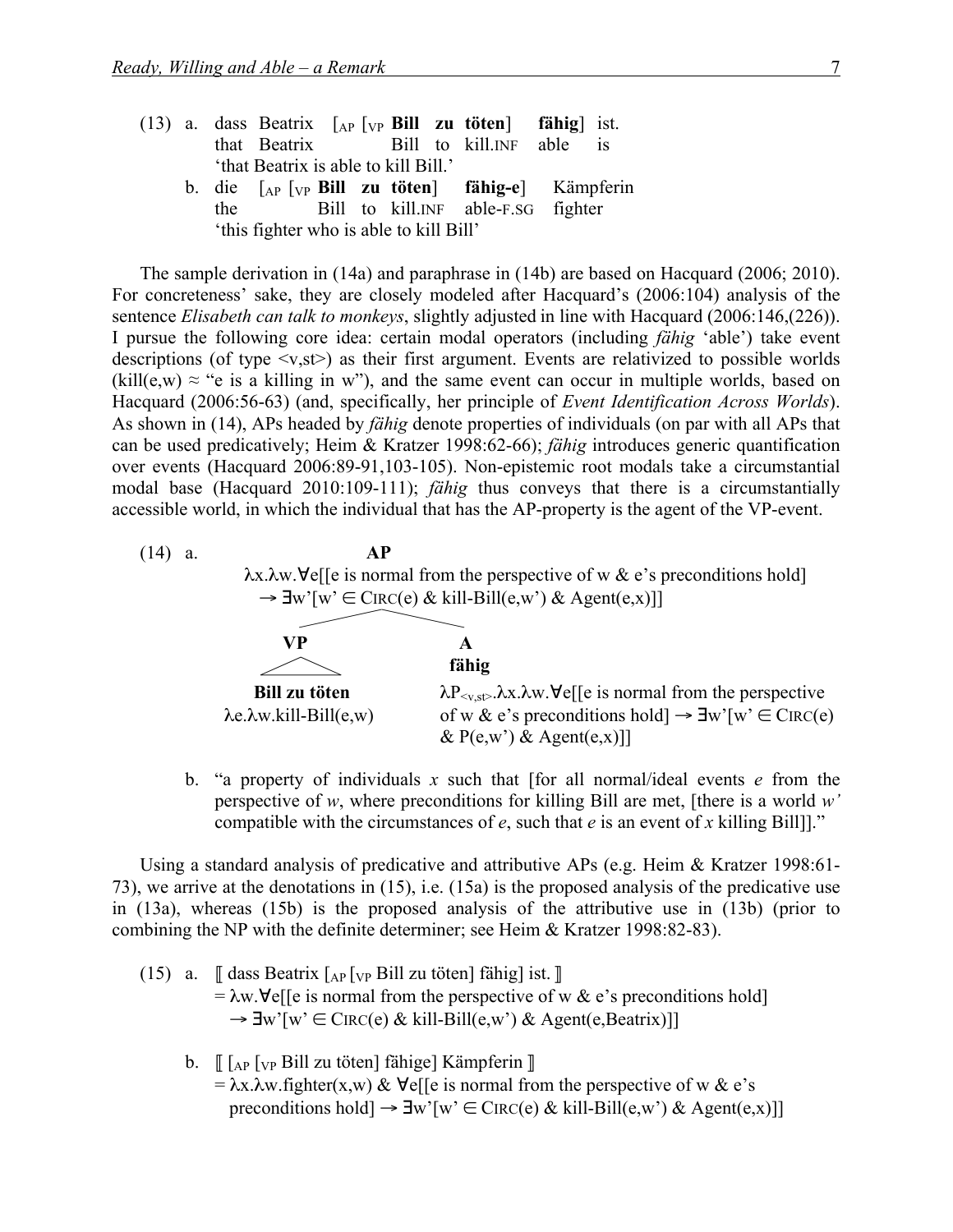Given the nature of this paper,  $(14)-(15)$  is merely a first stab at a full-fledged analysis, plausibly in need of further refinement. However, it should be clear that (14) can easily be extended to other modal adjectives such as *bereit* 'ready' and *gewillt / willens* 'willing'.

In addition to Hacquard's (2006, 2010) machinery of analyzing root modals, the specific analysis of *fähig* 'able' in (14) requires two assumptions: first, *fähig* 'able' itself (rather than, say, a *VoiceP*) introduces an 'external' thematic role; second, the semantics of *fähig* 'able' involves generic quantification over events (modeled as universal quantification over normal events). These components of my analysis are motivated by examples such as (16) and (17). Example (16a) shows that *fähig* 'able' requires a sentient subject (see also Hackl 1998), which is not the case for the modal auxiliary *kann* 'can'. This supports the assumption that *fähig* 'able' introduces a thematic (Agent) role; note, however, that we must be dealing with *Proto-Agentivity*  (Dowty 1991:572-573), since Experiencer roles are also compatible with *fähig*, as in (16b).

|                           |  |  |  |                             |  |                                  |  |  |  | (16) a. dass sein Haar wachsen kann. $\ell^{2*}$ dass sein Haar zu wachsen fähig ist. |  |  |
|---------------------------|--|--|--|-----------------------------|--|----------------------------------|--|--|--|---------------------------------------------------------------------------------------|--|--|
|                           |  |  |  | that his hair grow. INF can |  |                                  |  |  |  | that his hair to grow. INF able is                                                    |  |  |
| 'that his hair can grow.' |  |  |  |                             |  | 'that his hair is able to grow.' |  |  |  |                                                                                       |  |  |

b. weil er nichts zu fühlen **fähig** ist. because he nothing to feel able is 'because he is not able to feel anything.'

Furthermore, the idea that *fähig* 'able' involves generic quantification is backed up by the observation that statements with *fähig* cannot easily be located in time,  $(17a)$ .<sup>10,11</sup> Other modal adjectives may differ in this regard; e.g. *bereit* 'ready' does not exhibit the restriction in (17a).

- (17) a. dass Beatrix ( ? \*gestern / ? \* in ihrer Jugend) zu tanzen **fähig** war that Beatrix yesterday in her youth to dance.INF able was 'that Beatrix was able to dance (yesterday / in her youth).'
	- b. dass Beatrix {gestern / in ihrer Jugend} tanzen **konnte** that Beatrix yesterday in her youth dance.INF could 'that Beatrix could dance (yesterday / in her youth).'

To explain our original puzzle (i.e. why do only non-epistemic modal adjectives permit restructuring infinitives?), we can now devise the following line of argumentation. First, assume that German adjectives can only select CP infinitives or "minimal" VP infinitives (as in (14)). If such "minimal" VP infinitives are event descriptions (of type  $\langle v, st \rangle$ ), this restricts the set of adjectives that VP infinitives can semantically combine with; in particular, it forces all adjectives that require a propositional argument (such as the factive adjective *froh* 'glad') to select a CP infinitive. Moreover, we predict that German should not allow for adjectives that express

i. dass Beatrix gestern **böse** war that Beatrix yesterday angry was 'that Beatrix was angry yesterday'

 $\overline{a}$ 

 $10$  This seems to be a genuine difference between German and English, since the English translation of (17a) is perfectly acceptable and may convey, for instance, that the external circumstances did not hinder her from dancing. Note also that, even in German, there is some variability in native speakers' acceptance of examples like (17a), which indicates that a careful empirical investigation may be required to determine the factors that are at play.<br><sup>11</sup> This is not due to the copula construction, as shown by the following example.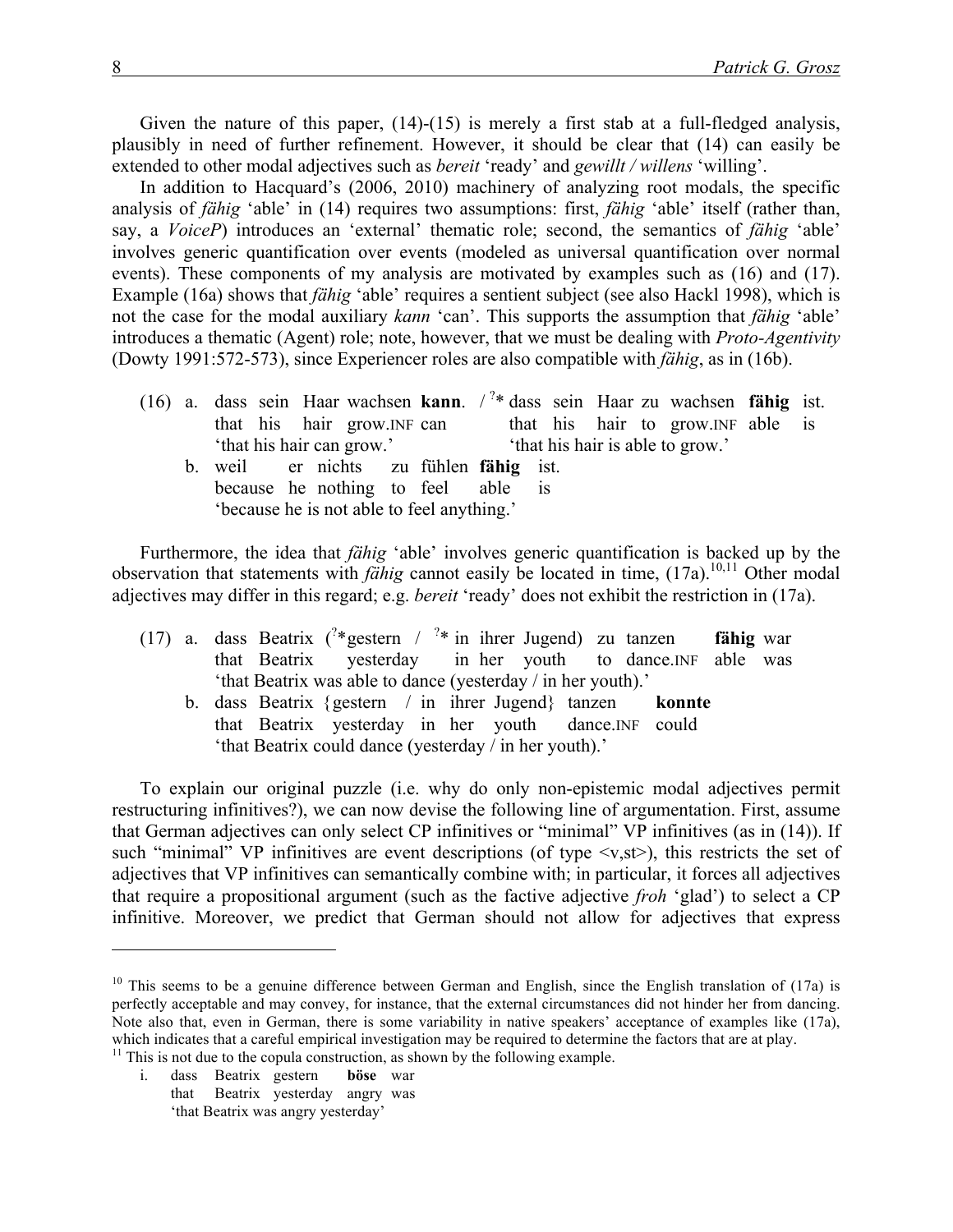epistemic modality to combine with restructuring (VP) infinitives, as they presumably operate on tensed propositions; this is confirmed by (18a-b).

(18) a. dass Hans sich **sicher** war, [CP Bill nicht zu töten]. that Hans self certain was Bill not to kill.INF 'because Hans was certain [not to be killing Bill].' (*non-restructuring variant ok*) b.\* dass Hans {sich} [Bill (nicht) zu töten] {sich} **sicher** war. that Hans self Bill not to kill.INF self certain was 'because Hans was (not) certain [to be killing Bill].' (*restructuring variant \**)

The following puzzle emerges at the end of this remark: why would German only avail for two options in the case of infinitive-selecting adjectives, i.e. for full CPs or "minimal" VPs? This is particularly puzzling since verbal predicates have been argued to select intermediate categories (such as *v*Ps and TPs) as well (cf. Wurmbrand 2001, 2014). We might speculate that the relevant factor is 'weight', i.e. adjectival complements within the AP must be structurally small (and thus "minimal" VPs); since only CP complements can extrapose out of the AP, this derives the binary choice. However, as this is mere speculation, it needs to be explored further in future research.

### **4 Conclusion**

In this paper, I focused on the question of why a very narrow set of German adjectives (inlcuding *bereit* 'ready', *gewillt/willens* 'willing', and *fähig*/*imstande* 'able') can select a restructuring infinitive. I outlined a semantic solution: all of these adjectives have the semantics of nonepistemic root modals and may be taken to combine with an event description of type  $\langle v, st \rangle$  (i.e. a "minimal" VP). This paper thus corroborates an insight that has become standard in present day linguistic investigations: even when we investigate a puzzle that appears to be purely syntactic (i.e. how do we explain the small class of adjectives that select a restructuring infinitive if this is otherwise banned?), we may draw on insights from the semantic component and the syntax-semantics interface in order to attain new pieces to the puzzle (here: the adjectives in this small class may be analyzed as elements that can select a complement of type  $\langle v, st \rangle$ . Open questions include the status of adjectives like *eifrig* 'eager', which have been claimed (Cook & Ørsnes 2010) to exhibit borderline acceptability when combined with a restructuring infinitive.

#### **References**

- Alexiadou, Artemis, Elena Anagnostopoulou & Florian Schäfer. 2015. *External Arguments in Transitivity Alternations: A Layering Approach.* Oxford: Oxford University Press.
- Askedal, John Ole. 1988. Zur Positionssyntax adjektivdependenter Infinitive im Deutschen. Eine empirische Untersuchung anhand der Erzählprosa Thomas Manns. In John Ole Askedal, Cathrine Fabricius-Hansen & Kurt Erich Schöndorf (eds.): *Gedenkschrift für Ingerid Dal.*  Tübingen: Niemeyer, 116-137.
- Askedal, John Ole. 1999. Non-extraposed adjective-governed infinitives in German. In Irmengard Rauch & Gerald F. Carr (eds.): *New insights in Germanic Linguistics I, volume 33 of Berkeley Insights in Linguistics and Semiotics*. Bern: Peter Lang, 1-30.